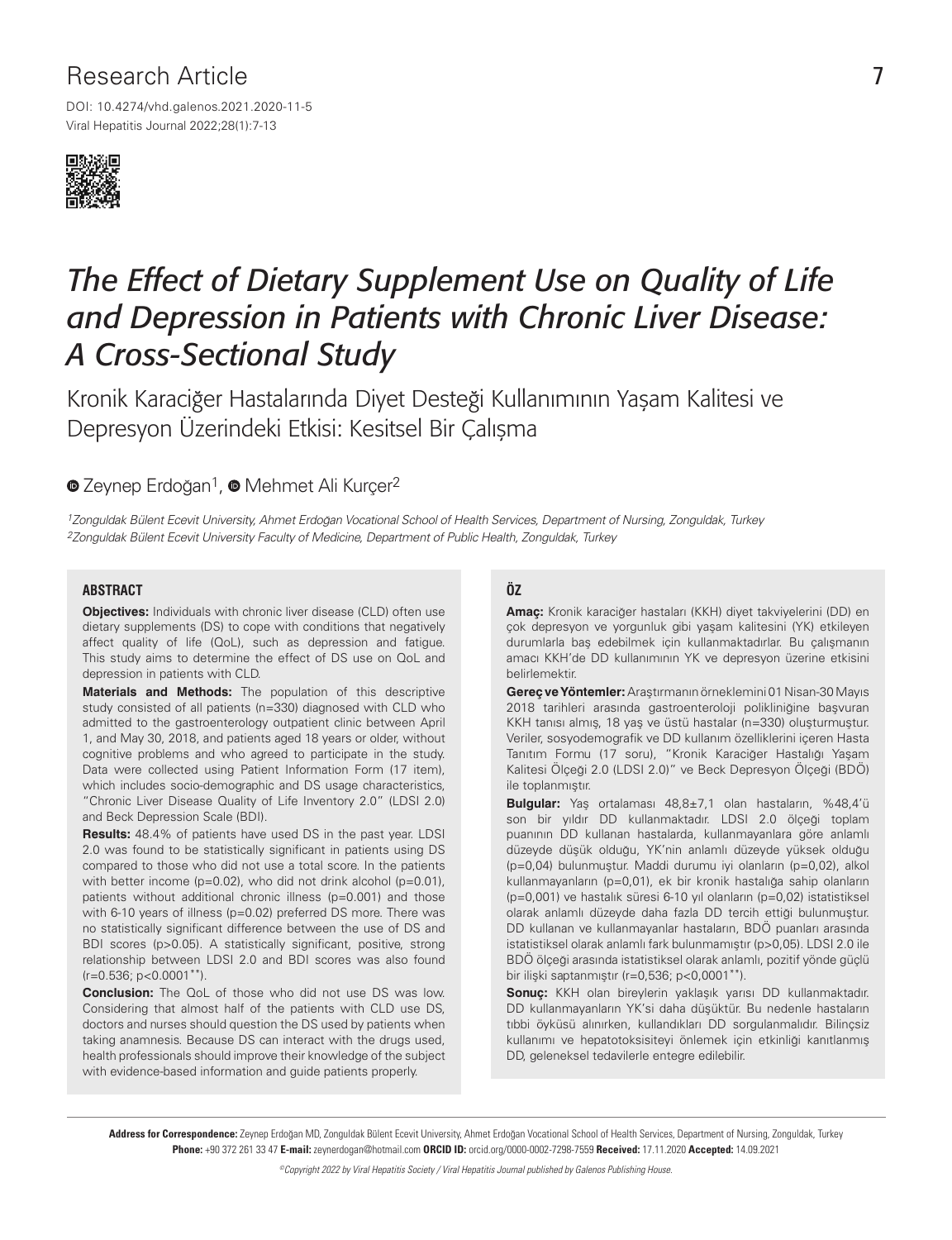**Keywords:** Chronic liver disease, dietary supplement, quality of life, depression

**Anahtar Kelimeler:** Kronik karaciğer hastalığı, diyet desteği, yaşam kalitesi, depresyon

Cite this article as: Erdoğan Z, Kurçer MA. The Effect of Dietary Supplement Use on Quality of Life and Depression in Patients with Chronic Liver Disease: A Cross-Sectional Study. Viral Hepatitis Journal 2022;28(1):7-13

#### **Introduction**

Although great advances in the management of liver diseases have been made in the last three decades, approximately 29 million people in European countries still suffer from chronic liver diseases (CLD) (1). According to the National Health and Nutrition Examination Surveys, the prevalence of CLD in the USA has become 14.78% between 2005 and 2008 while it was 11.7% between 1994 and 1998 (2). Every year, 170,000 people die in Europe because of liver cirrhosis (1). It is usually very hard for patients to tolerate the medical treatments used for the underlying etiologies of CLD, such as antiviral medications. In certain cases, the limited effectiveness of the medical treatments has driven individuals with CLD to seek complementary and alternative medicine (CAM) methods (3).

Even though these methods have been used since the dawn of humankind, their prevalence has increased after the 1990's (4). According to the health statistics report published in 2015 by the Center of Diseases Protection and Control, the rate of using any one CAM method among adults in the USA of age 18 and above in the last 12 months has been reported to be 33.2% (5). Individuals with CLD have been reported to use CAM methods to treat their disease and cope with their symptoms in differing rates 27.3%, 39%, 46% preferring dietary supplements (DS) most (3,6,7,8). CAM methods include natural products (such as herbal products, vitamins and minerals, and probiotics) and mind and body practices (such as yoga, chiropractic and osteopathic manipulation, meditation, acupuncture, relaxation techniques and breathing techniques). Natural products are widely marketed, readily available to consumers, and often sold as "DS". However, DS's are among the most widely used CAM methods in CLD (6,7,8).

Individuals with CLD, beside fighting the disease, have to cope with the psychological, economic, and social problems caused by the disease. Symptoms seen in CLD (acid, jaundice, insufficient nutrition, fatigue, itching, pain, hopelessness, loss of workforce, depression etc.) negatively affect the quality of life (QoL) of patients. As the severity of the symptoms increase, the patient becomes unable to perform daily life activities (DLA) alone and dependent on family members or professional care, and this can bring along depressive mood changes (9,10).Therefore, patients with CHD use DS to cope with both physical and mental symptoms and improve their QoL. Nevertheless, physicians must be aware of DS use in patients with CLD to determine the most widely used techniques and the potential hepatotoxicity of various herbal techniques. No studies examining the effect of DS use in individuals with CLD on QoL and depression could be found in Turkey. Therefore, this study was performed in order to examine the effect of DS use, which is performed widely in CLD, on QoL and depression.

## **Materials and Methods**

#### **Population and Sample of the Study**

This descriptive and cross-sectional study was performed with patients presenting at the gastroenterology polyclinic of a university hospital who were diagnosed with CLD. An average of 8 patients with CLD present at a University Health and Application Center Gastroenterology Polyclinic daily. The population of this study consisted of all of the patients diagnosed with CLD who presented at the gastroenterology polyclinic between the dates of April 1<sup>st</sup> 2018 and May  $30<sup>th</sup>$  2018 (n=330), while the sample consisted of (n=256) patients who were 18 years of age or above, diagnosed with CLD, had without any communication problems, and willing to participate in the study.

The study was approved by the Zonguldak Bülent Ecevit University Clinical Research Board of Ethics (approval number: 2018-93-28/03, date: 28/03/2018). We ran the study according to the Helsinki Declaration (World Medical Association Declaration of Helsinki Ethical Principles For Medical Research Involving Human Subjects). Each patient was informed about the study and written consent was taken from the patients.

#### **Data Collection**

Data were collected using Patient Information Form (17 item), which includes socio-demographic and DS usage characteristics, "Chronic Liver Disease Quality of Life Inventory 2.0 (LDSI 2.0)" and Beck Depression Scale. The LDSI 2.0 is a disease specific scale developed by van der Plas et al. (11) in 2003 to measure the QoL of individuals diagnosed with CLD and its effects on DLA. The Turkish validity and reliability study of the scale was performed by Eraydın et al. (9). This scale measures different aspects of health related QoL such as symptom severity and the effect of symptoms on DLA. The scale consists of 2 sections and a total of 24 items. The first section consists of 18 items and the second section consists of 6 items. In section 1, where symptom related status is evaluated, 9 items were separated into two questions "a" and "b". While the nine questions titled "a" measure the severities of itching, joint pain, pain in the right upper abdomen, sleepiness during the day, worry about family situation, decreased appetite, depression, fear of complications and jaundice; the questions titled "b" measure the hindrance caused by these symptoms to DLA.

The second section of the scale, consisting of 6 extra items added by the Nederlandse Leverpatiënten Vereniging (NLV) (Dutch liver patient association NLV as important aspects of health-related QoL of chronic liver patients based on frequent contact with other liver patients and their own experience as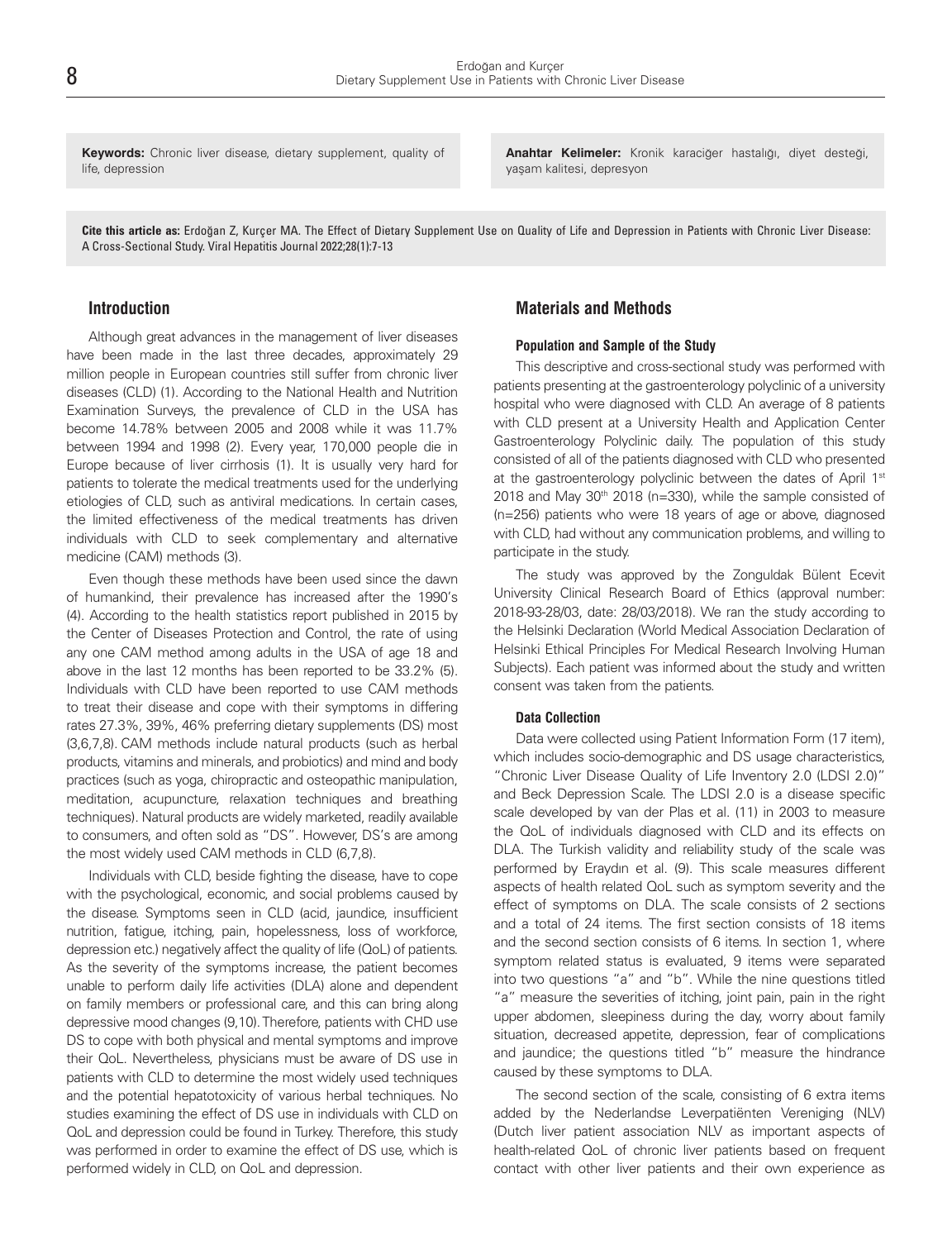chronic liver patients, evaluates memory problems due to liver disease, change of personality due to liver disease, hindrance in financial affairs due to liver disease, involuntary change in use of time, decreased sexual interest and decreased sexual activity. All items in the scale concern the last week, and the scale has a 5-way Likert type scoring system between "0" (not at all) and "4" (to a high extent). Higher scores from the scale indicate worse QoL. In our study the Cronbach alpha value of the LDSI 2.0 was found to be 0.84.

The BDI was developed by Beck et al. (12) and tested for validity and reliability in our country by Hisli (13). The BDI is a multiple choice 21 item scale used to determine the presence and severity of depression. The highest score that can be attained from the scale is 63. Higher total scores indicate higher depression severity. In our study, the Cronbach alpha value of the BDI was found to be 0.81. Data was evaluated in the SPSS 16.0 program using percentages, the t-test, chi-squared, ANOVA, and the Pearson correlation test.

#### **Statistical Analysis**

Data was evaluated using the SPSS 11.5 program and after the skewness and kurtosis values exhibited the conditions of normal distribution, data was evaluated using percentages, mean values, standard deviation, the t-test, ANOVA, regression analysis, and the Pearson correlation test.

#### **Results**

The mean age of the liver patients was  $48.8 \pm 7.1$ , almost half of them were female (43.4%), and most were married (72.3%), housewives (27.0%), retired (25.0%), elementary school graduates (34.8%), and had a moderate level of income (61.3%), poor (9.8%) and good (28.9%). The mean diagnostic duration of the patients was 4.5±2.3 years. Most were diagnosed with liver steatosis (35.9%), and cirrhosis [22.3%, and hepatitis B (18.8%), and hepatitis C (9.4%), and liver cancer (12.1%), and other (1.6%)].

Almost half (43.4%) had an additional chronic illness. Most used tobacco (64.5%) and alcohol (52.5%). A majority of the patients (76.6%) were under treatment, and attended regular checkups (72.3%). 48.4% of the patients with CLD used DS for the last year (Table 1).

The relationship between the DS use of individuals with CLD and their socio-demographic and relevant medical characteristics was given in Table 2. Accordingly, patients with better economic status (p=0.02), patients who did not use alcohol (p=0.01), patients with no additional chronic illness (p=0.001), and those with CLD for 6-10 years patients (p=0.02) were found to prefer DS more. It was found that among socio-demographic characteristics and the medical characteristics questioned in our study, income level, alcohol use status, disease duration, and the presence of an additional chronic illness affected DS use. In the multiple regression analysis performed, additional chronic illness and alcohol use status were found to have a predictive value of  $0.6\%$  (R<sup>2</sup>=0.061, p=0.003) (Table 3).

The DS used by the individuals with CLD were given in Table 4. Accordingly, the patients used nigella sativa (31.2%), green tea (29.3%), garlic (25.8%), cabbage (24.2%), willow leaves (21.5%), ginger (19.1%), apple vinegar (15.6%), artichoke (13.3%),

|           |  | <b>Table 1.</b> The socio-demographic characteristics of the    |  |  |
|-----------|--|-----------------------------------------------------------------|--|--|
|           |  | individuals with CLD as well as certain medical characteristics |  |  |
| $(n=256)$ |  |                                                                 |  |  |

| $(n=256)$                            |                     |      |
|--------------------------------------|---------------------|------|
| <b>Variables</b>                     | n                   | %    |
| Age (years) mean ± SD (range: 20-89) | $48.8 \pm 7.1$      |      |
| Gender                               |                     |      |
| Female                               | 111                 | 43.4 |
| Male                                 | 145                 | 56.6 |
| <b>Marital status</b>                |                     |      |
| Single                               | 185                 | 72.3 |
| <b>Married</b>                       | 71                  | 27.7 |
| <b>Education</b>                     |                     |      |
| <b>Illiterate</b>                    | 16                  | 6.2  |
| Elementary                           | 89                  | 34.8 |
| High school                          | 84                  | 32.8 |
| University                           | 67                  | 26.2 |
| <b>Level of income</b>               |                     |      |
| Poor                                 | 25                  | 9.8  |
| Moderate                             | 157                 | 61.3 |
| Good                                 | 74                  | 28.9 |
| <b>Occupation</b>                    |                     |      |
| Housewife                            | 69                  | 27.0 |
| Laborer                              | 37                  | 14.5 |
| State employed                       | 47                  | 18.4 |
| Retired                              | 64                  | 25.0 |
|                                      |                     |      |
| Independent business                 | 39                  | 15.1 |
|                                      | $4.5 \pm 2.3$ years |      |
| Duration of disease (year $\pm$ SD)  | (range: 0-20)       |      |
| 1-5 years                            | 191                 | 74.6 |
| 6-10 years                           | 50                  | 19.5 |
| $11 - 15$                            | 12                  | 4.7  |
| 16 years and above                   | 3                   | 1.2  |
| <b>Type of liver disease</b>         |                     |      |
| Cirrhosis                            | 57                  | 22.3 |
| <b>Hepatitis B</b>                   | 48                  | 18.8 |
| <b>Hepatitis C</b>                   | 24                  | 9.4  |
| Liver cancer                         | 31                  | 12.1 |
| Liver steatosis                      | 92                  | 35.9 |
| Other                                | 4                   | 1.6  |
| Presence of other chronic disease    |                     |      |
| Yes                                  | 111                 | 43.4 |
| No                                   | 145                 | 56.6 |
| <b>Smoking status</b>                |                     |      |
| Yes                                  | 165                 | 64.5 |
| No                                   | 91                  | 35.5 |
| <b>Alcohol use status</b>            |                     |      |
| Yes                                  | 134                 | 52.3 |
| No                                   | 122                 | 47.7 |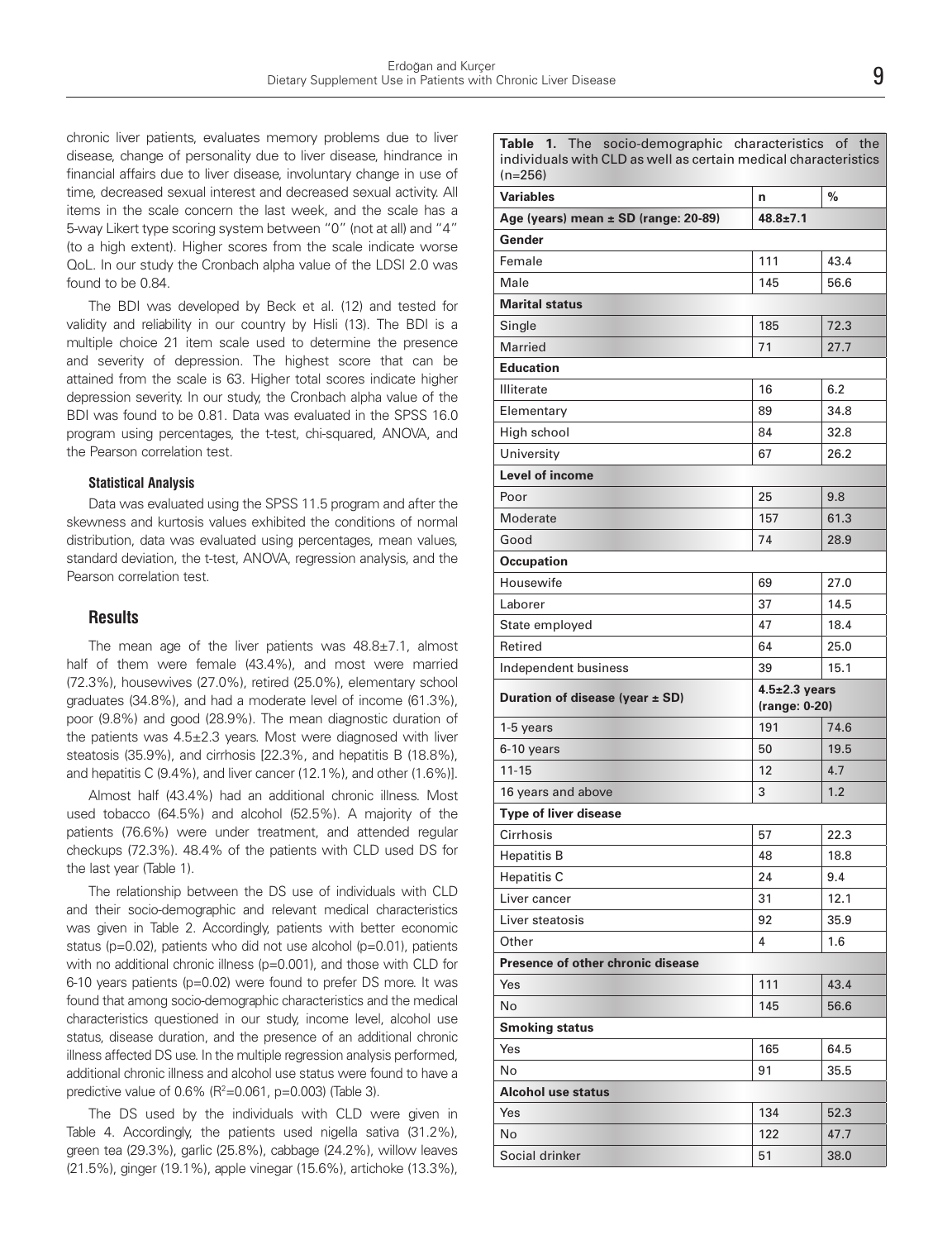| <b>Table 1. Continued</b>                         |     |      |  |
|---------------------------------------------------|-----|------|--|
| <b>Variables</b>                                  | n   | $\%$ |  |
| Alcohol use status                                |     |      |  |
| A few times a month                               | 35  | 26.0 |  |
| A few times a week                                | 28  | 21.0 |  |
| Almost every day                                  | 20  | 15.0 |  |
| <b>Under treatment</b>                            |     |      |  |
| Yes                                               | 196 | 76.6 |  |
| No                                                | 60  | 23.4 |  |
| Attendance to regular check ups                   |     |      |  |
| Yes                                               | 185 | 72.3 |  |
| No                                                | 71  | 27.7 |  |
| Dietary supplement use in the last year           |     |      |  |
| Yes                                               | 124 | 48.4 |  |
| No                                                | 132 | 51.6 |  |
| CLD: Chronic liver disease, SD: Standard devition |     |      |  |

**Table 2.** The factors related to the DS use of liver patients according to socio-demographic characteristics as well as certain medical characteristics (n=256)

| <b>Variables</b>        | <b>Dietary</b><br>supplement<br>not used<br>$(n=132)$ | <b>Dietary</b><br>supplement<br>used<br>$(n=124)$ | р        |  |
|-------------------------|-------------------------------------------------------|---------------------------------------------------|----------|--|
| Age (years)             |                                                       |                                                   |          |  |
| 20-39                   | 30(44.8)                                              | 38 (55.2)                                         | 0.18     |  |
| 40 and above            | 102 (54.3)                                            | 86 (45.7)                                         |          |  |
| Gender                  |                                                       |                                                   |          |  |
| Female                  | 54 (48.6)                                             | 58 (51.4)                                         | 0.38     |  |
| Male                    | 78 (54.2)                                             | 66 (45.8)                                         |          |  |
| <b>Marital status</b>   |                                                       |                                                   |          |  |
| Single                  | 34 (48.6)                                             | 36(51.4)                                          |          |  |
| Married                 | 98 (53.0)                                             | 88 (47.0)                                         | 0.53     |  |
| <b>Education</b>        |                                                       |                                                   |          |  |
| <b>Illiterate</b>       | 7(43.8)                                               | 9(56.2)                                           |          |  |
| Elementary              | 52 (58.4)                                             | 37(41.6)                                          | 0.28     |  |
| High school             | 37(44.6)                                              | 47 (55.4)                                         |          |  |
| University              | 36 (53.7)                                             | 31(46.3)                                          |          |  |
| <b>Level of income</b>  |                                                       |                                                   |          |  |
| Good                    | 8(32.0)                                               | 17(68.0)                                          |          |  |
| Moderate                | 91(57.7)                                              | 67 (42.3)                                         | $0.02**$ |  |
| Poor                    | 34 (45.9)                                             | 40 (54.1)                                         |          |  |
| <b>Occupation</b>       |                                                       |                                                   |          |  |
| Housewife               | 36 (52.2)                                             | 33 (47.8)                                         |          |  |
| Laborer                 | 21 (56.8)                                             | 16 (43.2)                                         |          |  |
| State employed          | 28 (60.9)                                             | 18 (39.1)                                         | 0.27     |  |
| Retired                 | 26 (40.6)                                             | 38 (59.4)                                         |          |  |
| Independent<br>business | 21 (53.8)                                             | 19 (46.2)                                         |          |  |

| Table 2. Continued                                                          |                                                       |                                                   |             |  |  |  |  |
|-----------------------------------------------------------------------------|-------------------------------------------------------|---------------------------------------------------|-------------|--|--|--|--|
| <b>Variables</b>                                                            | <b>Dietary</b><br>supplement<br>not used<br>$(n=132)$ | <b>Dietary</b><br>supplement<br>used<br>$(n=124)$ | p           |  |  |  |  |
|                                                                             | Duration of disease (year $\pm$ SD)                   |                                                   |             |  |  |  |  |
| 1-5 years                                                                   | 104 (54.7)                                            | 86 (45.3)                                         | $0.04^{**}$ |  |  |  |  |
| 6-10 years                                                                  | 19 (38.0)                                             | 32(62.0)                                          |             |  |  |  |  |
| $11-15$ years                                                               | 6(50)                                                 | 6(50.0)                                           |             |  |  |  |  |
| 16 years and above                                                          | 3(100)                                                | 0(0.0)                                            |             |  |  |  |  |
| Presence of other chronic disease                                           |                                                       |                                                   |             |  |  |  |  |
| Yes                                                                         | 44 (39.6)                                             | 67(60.4)                                          | $0.001***$  |  |  |  |  |
| No                                                                          | 88 (60.7)                                             | 57 (39.3)                                         |             |  |  |  |  |
| <b>Smoking status</b>                                                       |                                                       |                                                   |             |  |  |  |  |
| Yes                                                                         | 88 (53.3)                                             | 77(46.7)                                          | 0.44        |  |  |  |  |
| N <sub>0</sub>                                                              | 44 (48.4)                                             | 47 (51.6)                                         |             |  |  |  |  |
| <b>Alcohol use status</b>                                                   |                                                       |                                                   |             |  |  |  |  |
| Yes                                                                         | 72 (59.0)                                             | 50 (41.0)                                         | $0.01**$    |  |  |  |  |
| N <sub>o</sub>                                                              | 60 (44.8)                                             | 74 (55.2)                                         |             |  |  |  |  |
| <b>Under treatment</b>                                                      |                                                       |                                                   |             |  |  |  |  |
| Yes                                                                         | 97 (49.2)                                             | 101 (50.8)                                        | 0.13        |  |  |  |  |
| <b>No</b>                                                                   | 35(60.3)                                              | 23(39.7)                                          |             |  |  |  |  |
| <b>Attendance to regular checkups</b>                                       |                                                       |                                                   |             |  |  |  |  |
| Yes                                                                         | 91(49.2)                                              | 94 (50.8)                                         | 0.22        |  |  |  |  |
| No                                                                          | 41 (57.7)                                             | 30 (42.3)                                         |             |  |  |  |  |
| *P<0.05, **p<0.001, *chi-square test. DS: Dietary supplements, SD: Standard |                                                       |                                                   |             |  |  |  |  |

deviation

**Table 3.** The examination of dietary supplement use according to socio-demographic and certain medical characteristics through regression analysis

**Dietary supplement use**

|                                                                              | в        | <b>Beta</b> |          | р     |
|------------------------------------------------------------------------------|----------|-------------|----------|-------|
| Constant                                                                     | 1.379    |             | 6.878    | 0.000 |
| Disease duration                                                             | 0.000    | $-0.006$    | $-0.085$ | 0.933 |
| Presence of other chronic<br>disease                                         | 0.199    | 0.198       | 2.993    | 0.003 |
| Alcohol use                                                                  | $-0.127$ | $-0.127$    | $-2.055$ | 0.041 |
| Income                                                                       | 0.011    | 0.013       | 0.212    | 0.832 |
| R: Regression co-efficient. R=0.248, R <sup>2</sup> =0.061, F=4.081, p=0.003 |          |             |          |       |

turmeric (12.1%), vitamin E (12.1%), milk thistle (11.7%), and lavender (10.5%) most.

The relationship of DS use to depression and QoL in individuals with CLD was given in Table 5. The mean LDSI 2.0 symptom severity (p=0.04) and effect on DLA scores of the patients who used DS were found to be lower, and thus QoL among those patients was found to be higher on a statistically significant level (p=0.04). The mean scores from the extra NLV items in section 2 were also found to be lower in those who used DS, and thus QoL among those patients was found to be higher on a statistically significant level (p=0.04). The LDSI 2.0 QoL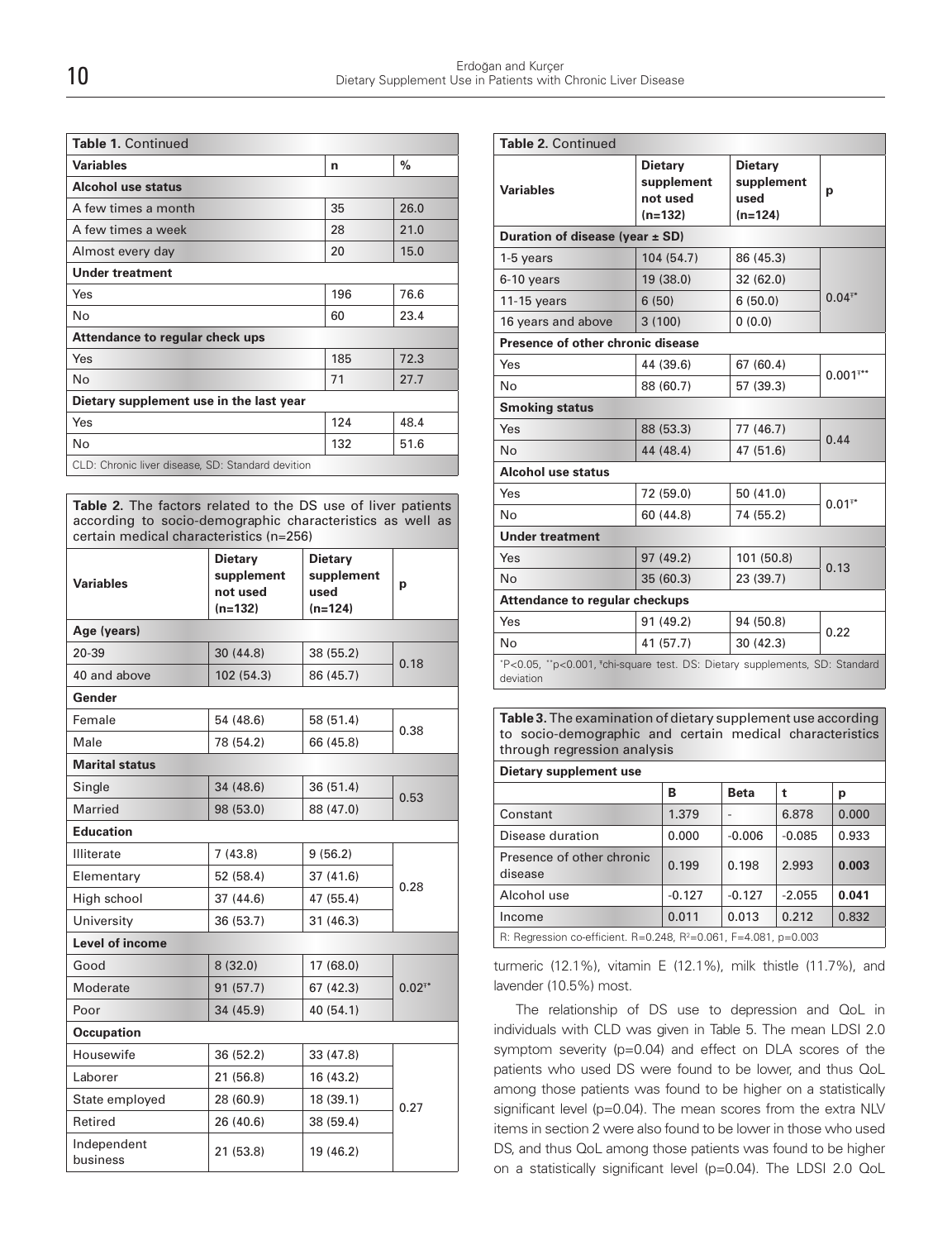scale total scores of the CLD patients who used DS were also found to be lower, showing that QoL among those patients was higher than those who did not use DS on a statistically significant level (p=0.04).

The BDI mean score of the patients who used DS was 20.11±6.03, indicating a moderate level of depressive mood. There was no statistically significant difference between the use of DS

| Table 4. The dietary supplements used by the individuals<br>with $CLD$ ( $n=124$ ) |    |               |  |
|------------------------------------------------------------------------------------|----|---------------|--|
| Dietary supplements used*                                                          | n  | $\frac{0}{2}$ |  |
| Nigella                                                                            | 80 | 31.2          |  |
| Green tea                                                                          | 75 | 29.3          |  |
| Garlic                                                                             | 66 | 25.8          |  |
| Cabbage                                                                            | 62 | 24.2          |  |
| <b>Willow leaves</b>                                                               | 55 | 21.5          |  |
| Ginger                                                                             | 49 | 19.1          |  |
| Apple vinegar                                                                      | 40 | 15.6          |  |
| Artichoke                                                                          | 34 | 13.3          |  |
| Turmeric                                                                           | 31 | 12.1          |  |
| Vitamin E                                                                          | 31 | 12.1          |  |
| Milk thistle                                                                       | 30 | 11.7          |  |
| Lavender                                                                           | 27 | 10.5          |  |
| Dandelion                                                                          | 27 | 10.5          |  |
| Celery                                                                             | 27 | 10.5          |  |
| Omega 3-6-9                                                                        | 24 | 9.4           |  |
| Licorice                                                                           | 17 | 6.6           |  |
| Ginseng                                                                            | 12 | 4.7           |  |
| Asia seeds                                                                         | 5  | 2.0           |  |
| *More than one option was selected. CLD: Chronic liver disease                     |    |               |  |

and BDI scores (p>0.05). A statistically significant, positive, strong relationship between LDSI 2.0 and BDI scores was also found (r=0.536; p<0.0001\*\*).

### **Discussion**

Although studies on CAM use in individuals with CLD have been found in the literature (3,7,8,14) no studies directly examining DS use or exhibiting the relationship between DS use and QoL and depression could be found. For this reason, our findings could guide future studies in this aspect. In this study, we found that approximately half of the patients (48.4%) used DS within the last year. Patients with better economic status, patients who did not use alcohol, patients with no additional chronic illness, and those with CLD for 6-10 years patients, were found to prefer DS more on a statistically significant level. In the regression analysis performed, the presence of an additional chronic disease and alcohol use status were found to be determining factors for DS use. In a study by Richmond et al. (8), patients with chronic hepatitis C were found to use multivitamins (56%) and herbal products (25%) on rates similar to ours. In the same study, patients with higher income levels and additional chronic diseases were found to use CAM methods more in a similar manner to our study (8). In a study conducted by Ferrucci et al. (3) with CLD patients, vitamins (39.6%) and herbal products (16.2%) were found to be used most widely, and in a manner parallel to our study, patients with higher income levels were found to use CAM methods more.

In this study, DS use was found not to be affected by gender Ferrucci et al. (3) and education level (7,8) in a manner contrary to the other three studies. This finding may be caused by sample, regional differences, or our study directly questioning DS use. We also found that patients who did not use alcohol consumed significantly more DS. Patients who did not use alcohol may

| Table 5. The relationship of DS use to depression and QoL in individuals with CLD (n=256)                                                                                 |                                          |                                      |                                    |  |  |
|---------------------------------------------------------------------------------------------------------------------------------------------------------------------------|------------------------------------------|--------------------------------------|------------------------------------|--|--|
| <b>Scales</b>                                                                                                                                                             | Dietary supplement not used<br>$(n=132)$ | Dietary supplement used<br>$(n=124)$ | h; $\chi^2$ ; p                    |  |  |
| Symptom severity mean score<br>(mean $\pm$ SD)                                                                                                                            | $15.28 \pm 6.43$                         | $13.46 \pm 6.23$                     | t: -1.917; $0.04$ <sup>h*</sup>    |  |  |
| Symptom effect on DLA mean score<br>(mean $\pm$ SD)                                                                                                                       | $12.35 \pm 6.20$                         | $10.42 \pm 6.79$                     | t: -1.926; $0.04$ <sup>**</sup>    |  |  |
| Extra NLV (additional items)<br>(mean $\pm$ SD)                                                                                                                           | $7.17 \pm 3.50$                          | $5.88 \pm 4.39$                      | t: -1.886; $0.04$ <sup>h*</sup>    |  |  |
| LSDI 2.0 mean<br>(mean $\pm$ SD)                                                                                                                                          | $34.81 \pm 8.9$                          | $29.59 \pm 6.72$                     | t: -2.045; $0.04$ <sup>h*</sup>    |  |  |
| Mean BDI score<br>(mean $\pm$ SD)                                                                                                                                         | $19.84 \pm 7.15$                         | $20.11 \pm 6.03$                     | $t=0.181; 0.85h$                   |  |  |
| <b>BDI</b>                                                                                                                                                                |                                          |                                      |                                    |  |  |
| Depression no (0-9 points)                                                                                                                                                | 25(46.3)                                 | 31(53.7)                             |                                    |  |  |
| Mild (10-16 points)                                                                                                                                                       | 27(57.4)                                 | 20 (42.6)                            | $\chi^2$ :1.811; 0.61 <sup>+</sup> |  |  |
| Moderate (17-29 points)                                                                                                                                                   | 54(55.1)                                 | 46 (44.9)                            |                                    |  |  |
| Severe (30-63 points)                                                                                                                                                     | 26(49.1)                                 | 27(50.9)                             |                                    |  |  |
| LDSI 2.0 (BDI)                                                                                                                                                            | $r=0.536$ ; $p<0.0001**$                 |                                      |                                    |  |  |
| r: Correlation coefficient "n<0.05" n<0.001 Tchi-square test by t-test DS; Dietary supplements, Ool ; Quality of life, CLD; Chronic liver disease, SD; Standard deviation |                                          |                                      |                                    |  |  |

r: Correlation coefficient. \* p<0.05, \*\*p<0.001, <sup>Ŧ</sup> chi-square test, <sup>ħ</sup> : t-test, DS: Dietary supplements, QoL: Quality of life, CLD: Chronic liver disease, SD: Standard deviation, DLA: Daily life activities, NLV: Nederlandse Leverpatiënten Vereniging, LSDI: The Liver Disease Symptom Index, BDI: Beck Depression Scale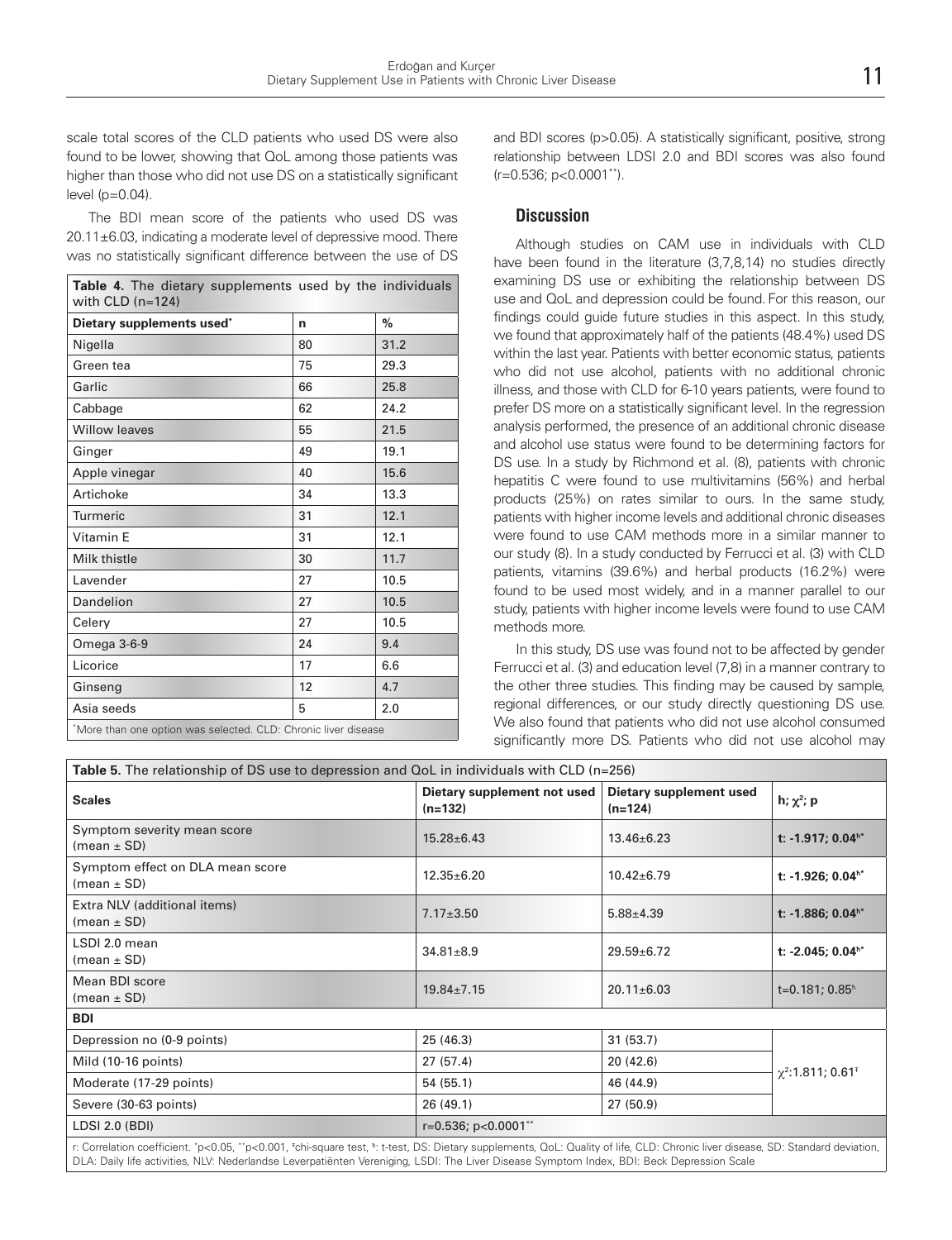have given their disease more importance, wanted more control and responsibility over their own treatment, and thus sought DS (15,16). Since no studies in the literature could be found on alcohol use status and DS preferences, this result needs to be supported by further studies. In this study, those with CLD for 6-10 years were found to use DS more. No studies in the literature examining he relationship between DS use and disease duration among the studies related to CAM method and DS use in CLD could be found. In studies performed with different disease groups, disease duration was found to be affected by CAM use in patients with rheumatoid arthritis (17) while no such relationship could be found in patients with inflammatory bowel disease (18). In our study, it was found that those with disease durations of 6 to 10 years used more DS compared to the first 5 years. The reason behind this may be patients using medical drug treatments such as retroviral treatments for the first 5 years, being questionably satisfied with their treatment, and preferring DS later on. Similarly, the patients may have feared the hepatotoxic effects of DS for the first five years and not used them. Those with disease durations of 6 years and above, on the other hand, may have sought DS thinking they had no other choice. In studies performed on CAM use with different sample groups, the patients have been reported to use those methods mostly because of being unsatisfied with their treatments and having no other choice (15,16,19). Almost half of the individuals with CLD were found to use DS. The most commonly used DS were respectively nigella, green tea, garlic, cabbage, willow leaves, ginger, apple vinegar, artichoke, turmeric, vitamin E, milk thistle and lavender. In the studies by Richmond et al. (8), Coughlan et al. (14), and White et al. (7), the herbal product most widely used by patients with hepatitis C was milk thistle. Although the patients consumed milk thistle with a similar rate in our study, they used other DS even more. In the study by White et al. (7), patients were found to consume dandelion, licorice, and garlic in rates similar to our results (7,14).

In individuals with CLD, beside symptoms such as acid, pain, jaundice, fatigue, and itching, complications related to the disease such as peritonitis, varicosity, and encephalopathy and psychological issues such as anxiety and depression all affect QoL negatively (9,20). In this study, the LDSI 2.0 QoL scale total scores of the CLD patients who used DS were found to be lower, showing that QoL among those patients was higher than those who did not use DS on a statistically significant level. In the study by White et al. (7), CAM methods were reported to be used by patients with hepatitis C mostly to decrease fatigue, strengthen the immune system, and to improve gastrointestinal function. The patients reported no side effects, and the researchers found that the presence of the headache symptom was the determining factor in herbal product use (7). In the literature, only two studies evaluating the relationship between DS use in CLD and QoL could be found (8,14). In the study conducted by Richmond et al. (8) with patients with chronic hepatitis C, no significant difference in the QoL levels of those who did and did not use CAM methods could be found. These findings contradict our study. This difference may be caused by our use of a CLD specific QoL scale or our questioning of solely DS. In the study by Coughlan et al. (14) patients with worse QoL levels were found to resort to CAM

applications more. In our study, the, the symptom severity score and the effect of symptoms on DLA were higher in those who did not use DS and their QoL levels were lower. Patients with CLD also used DS to cope with their symptoms.

Individuals with CLD are under greater risk of depression because of disrupted QoL and disease related complications (10,21). In our study, although the patients who used DS had moderate depressive mood levels, no significant difference between those who did and did not use DS could be found. However, the positive strong relationship we found between the LDSI 2.0 and the BDI support the studies by Fábregas et al. (21) and Dan et al. (22).

#### **Study Limitations**

The results are based on cross-sectional data, therefore the conclusion of a causal relationship between variables cannot be derived. Therefore, longitudinally research is needed to reveal the relationship between variables in the future.

#### **Conclusion**

Approximately half of the patients with CLD were found to use DS in this study, with those with higher income levels, those who did not use alcohol, those with CLD for 6-10 years, and those with an additional chronic illness preferring DS more. The most commonly used DS were found to be respectively nigella (31.2%), green tea (29.3%), garlic (25.8%), cabbage (24.2%), willow leaves (21.5%), ginger (19.1%), apple vinegar (15.6%), artichoke (13.3%), turmeric (12.1%), vitamin E (12.1%), milk thistle (11.7%), and lavender (10.5%). Additionally, those who did not use DS were found to have lower QoL levels, and DS use was found not to be affected by depression status.

As it can be seen, the number of studies exhibiting the relationship between DS use and QoL and depression is insufficient. For this reason, randomized controlled studies with large samples are required to examine the relationship between DS use, QoL, and depression. Additionally, when it is considered that almost half of the CLD patients used DS, in order to prevent drug interactions and hepatotoxicity, the DS used by patients should be questioned while taking anamnesis and the QoL levels of patients should be evaluated using disease specific scales. Thus, health personnel are expected to follow scientific studies on the subject with high levels of evidence, utilize the results of those studies, and guide the healthy/ill individual correctly.

#### **Ethics**

**Ethics Committee Approval:** The study was approved by the Zonguldak Bülent Ecevit University Clinical Research Board of Ethics (approval number: 2018-93-28/03, date: 28/03/2018).

**Informed Consent:** Each patient was informed about the study and written consent was taken from the patients.

**Peer-review:** Externally and internally peer-reviewed.

#### **Authorship Contributions**

Surgical and Medical Practices: Z.E., Concept: Z.E., Design: Z.E., M.A.K., Data Collection or Processing: Z.E., M.A.K., Analysis or Interpretation: Z.E., Literature Search: Z.E., Writing: Z.E.